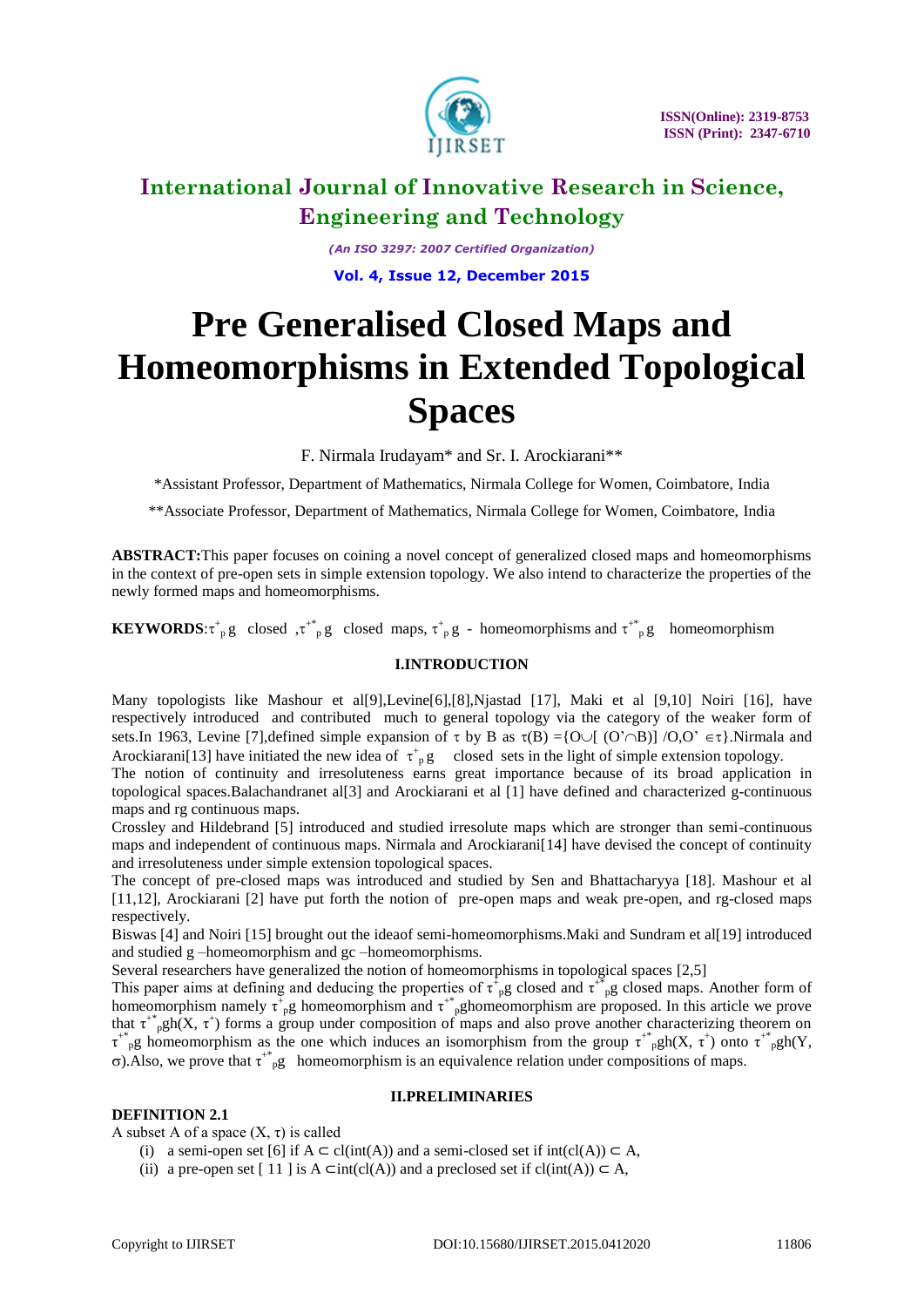

*(An ISO 3297: 2007 Certified Organization)*

# **Vol. 4, Issue 12, December 2015**

- (iii) a generalized closed set (briefly g-closed) [8] if cl(A)  $\subset$  U whenever A  $\subset$  U and U is open.
- (iv) a generalized pre-closed set (briefly gp-closed) [16] if pcl(A)  $\subset$  U whenever A  $\subset$  U and U is open
- (v)  $a\tau_{P}^{+}g$  closed[13]setif  $\tau^{+}cl(A) \subseteq U$  whenever  $A \subseteq U$  and U is pre-open in  $(X,\tau)$ , where  $\tau^{+}cl(A) = \bigcap \{$  $S \subseteq X / A \subseteq S$  and S is closed in  $\tau^+(B)$

# **DEFINITION 2.2**

Let  $f: (X, \tau) \rightarrow (Y, \sigma)$  be a map. Then f is said to be

- (i) pre-continuous [11] if  $f'(V)$  is pre-closed in X for every closed set V of Y;
- (ii) gp-continuous [2] if  $f^{-1}(V)$  is gp-closed in X for every closed set V of Y;
- (iii)  $\tau^*$ <sub>p</sub> g continuous [14 ] if  $f^{-1}(V)$  is  $\tau^*$ <sub>p</sub> g closed in  $(X, \tau)$  for every closed set
- (iv) V of  $(Y,\sigma)$ irresolute [5] if  $f<sup>1</sup>(V)$  is semi-open in X for every semi-open set V of Y.
- (v)  $\tau_{p}^{+}$ g irresolute[14] (resp.  $\tau^{+}$  irresolute) if the inverse image of every  $\tau_{p}^{+}$ g closed (resp. $\tau^{+}$ open) set in Y is a  $\tau^+$ <sub>p</sub>g closed (resp.  $\tau^+$  open) set in X.

# **DEFINITION 2.3**

Let  $f: (X, \tau) \rightarrow (Y, \sigma)$  be a map. Then f is said to be

- (i) pre-closed [18] if  $f(V)$  is pre-closed in Y for every closed set V of X,
- (ii)  $\alpha$ -open [12] if f (V) is  $\alpha$ -open in Y for every open set V of X.

# **DEFINITION 2.4**

Let  $f: (X, \tau) \rightarrow (Y, \sigma)$  be a map. Then f is said to be

- (i) ageneralized homeomorphism [19] if f is g- continuous ,g-open and bijective.
- (ii) gchomeomorphism[19] if f is g-continuous ,gc- irresolute and its inverse is also gc-irresolute.
- (iii) semihomeomorphism (B) [4] if f is continuous, semi-open and bijective.
- (iv) semihomeomorphism(C.H) [5] if f is irresolute, pre-semi-open and bijective.

# **Lemma 2.5:**

Let  $A \subset Y \subset X$ . Then

- (i) If Y is open in X, then  $\text{pcl}_v(A) = \text{pcl}_x(A) \cap y$ .
- (ii) If Y is pre-closed in X, then  $\text{pcl}_v(A) = \text{pcl}_x(A)$

# **Proposition 2.6:**

Let  $A \subset Y \subset X$  and Y be open pre-closed in X. Then  $A \in \tau_P^+GC(Y)$  implies  $A \in \tau_P^+GC(X)$ .

# **3.1**  $\tau^*$ <sub>p</sub> g closed maps

Two different types of closed sets are defined in this section and we further intend to discuss their properties. **Definition 3.1.1 :**

A map  $f: (X, \tau^+) \to (Y, \sigma^+)$  is  $\tau^+_{p}g$  closed if the image  $f(A)$  is  $\tau^+_{p}g$  closed in Y, for every closed set A in X.

Similar to  $\tau_p^*$  closed map we can also define  $\tau_p^*$  open map.

**Remark 3.1.2 :**

Every pre-closed map is  $a \tau_{p}^{+} g$  closed map.

**Proposition 3.1.3:**

If a mapping  $f: (X, \tau^+) \to (Y, \sigma^+)$  is  $\tau^+$ <sub>p</sub>g closed, then for every subset A of X,  $\tau^+$ <sub>p</sub>g cl (f(A))  $\subset$  f(cl(A)).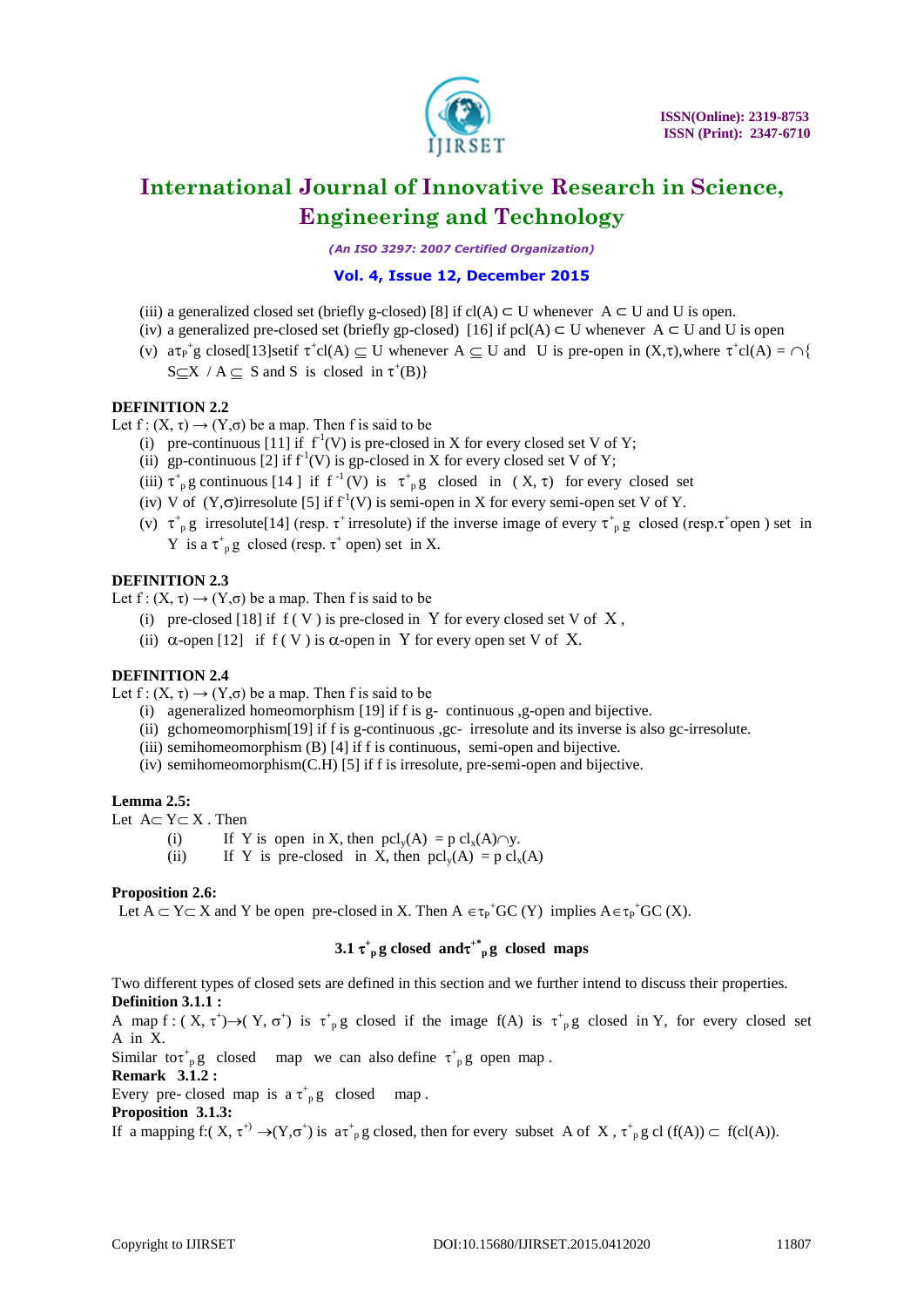

*(An ISO 3297: 2007 Certified Organization)*

# **Vol. 4, Issue 12, December 2015**

#### **Proof:**

Let  $A \subset X$ . Since f is  $\tau^+$  g closed, f (cl(A)) is  $\tau^+$  g closed in Y. Now f(A)  $\subset$  f (cl(A)). As closure respects inclusion,  $\tau^+$ <sub>p</sub> g cl(f(A)  $\subset \tau^+$ <sub>p</sub> g cl(f(cl(A)) = f (cl(A)).

### **Proposition 3.1.4 :**

If cl (int (f(A))  $\subset$  f(cl(A)) for every subset A of X, then

 $f:(X, \tau^+) \rightarrow (Y, \sigma^+)$  is  $\tau^+$ <sub>p</sub>g closed.

#### **Proof:**

If cl(int(f(A))  $\subset$  f(cl(A)) for every subset A of X, then we know that f is pre-closed. Thus f is  $\tau^+$ <sub>p</sub> g closed .

# **Proposition 3.1.5 :**

A map  $f: (X, \tau^+) \to (Y, \sigma^+)$  is  $\tau^+_{p}g$  closed if and only if for every subset S of Y and for each open set U containing  $f^{-1}(S)$ , there is a  $\tau^+$ <sub>p</sub>g open set V of Y such that  $S \subset V$  and  $f^{-1}(V) \subset U$ .

**Proof:**

**(Necessary condition)** : Let f be  $\tau^+$  pg closed. Let S be a subset of Y and U be an open set of X such that  $f^{-1}(S) \subset U$ . Then  $V = Y - f(X-U)$  is a  $\tau^+{}_{p}g$  open set containing S such that  $f^{-1}(V) \subset U$ . **(Sufficiency condition):**Assume that A is closed in X. Then  $f'(Y - f(A)) \subset X$ - A and X-A is open By

hypothesis, there is a  $\tau^+$ <sub>p</sub> g open set V of Y such that Y – f(A)  $\subset$  V and f<sup>-1</sup>(V) $\subset$  X – A.Thus A $\subset$  X – f  $f^{-1}(V)$ . Hence Y- V  $\subset f(A) \subset f (X - f^{-1}(V) \subset Y - V$  which implies  $f(A) = Y - V$ . As Y -V is  $\tau^+$ <sub>p</sub> g closed,  $f(A)$ is  $\tau^+$ <sub>p</sub>g closed. Hence f is a  $\tau^+$ <sub>p</sub>g closed map.

# **Proposition 3.1.6 :**

Let  $f:(X, \tau^+) \to (Y, \sigma^+)$  be a pre-irresolute and  $\tau^+_{p}g$  closed. Then for every  $\tau^+_{p}g$  closed set  $A \subset X$ ,  $f(A)$  is  $\tau^+$ <sub>p</sub>g closed in Y.

# **Proof:**

Suppose A is  $\tau^+$ <sub>p</sub>g closed in X and  $f(A) \subset R$ , where R is pre-open in Y. Then A  $f^{-1}(R)$ . As A is  $\tau^+$ <sub>p</sub>g closed,  $\tau^+$ cl (A)  $\subset f^{-1}(R)$ , ie)  $f(\tau^+$ cl (A)) $\subset R$ . Since f is  $\tau^+$ <sub>p</sub>g closed,  $\tau^+$ cl ( $f(\tau^+$ cl (A))  $\subset$  R and thus we have  $\tau^+cl$  (f(A))  $\subset$  R. Hence f(A) is  $\tau^+{}_{p}g$  closed.

#### **Proposition 3.1.7 :**

If  $f: (X, \tau^+) \to (Y, \sigma^+)$  is  $\tau^+_{p}g$  closed, and A is a closed subset of X, then

 $f/A: A \rightarrow Y$  is  $\tau^+{}_{p}g$  closed.

# **Proof:**

Assume that  $B \subset A$  is closed in A. Then B is closed in X, as A is closed in X. Therefore  $f(B)$  is  $\tau_p^* g$ closed in Y. But  $f(B) = (f/A)$  (B). Thus  $(f/A)$  (B) is  $\tau_p^{\dagger} g$  closed in Y. Hence  $(f/A)$  is  $\tau_p^{\dagger} g$  closed.

# **Theorem 3.1.8:**

Let  $f: (X, \tau^+) \to (Y, \sigma^+)$  be a  $\tau^+$  p closed map and g: $(Y, \sigma^+) \to (Z, \mu^+)$  be  $\tau^+$  p closed and preirresolute, then  $g^{\circ} f$ :  $(X, \tau^{+}) \rightarrow (Z, \mu^{+})$  is  $\tau^{+}_{p} g$  closed.

# **Proof :**

Suppose that A is closed in X. As f is  $\tau^+$  g closed  $f(A)$  is  $\tau^+$  g closed in Y. Since g is  $\tau^+$  g closed and pre- continuous by proposition 3.1.6,g(f(A)) = (g  $\circ$  f) (A) is  $\tau_{p}^{+}$ g closed in Z. Thus (g  $\circ$  f) is  $\tau_{p}^{+}$ g closed .

# **Proposition 3.1.9:**

If  $f: (X, \tau^+) \rightarrow (Y, \sigma^+)$  is closed and  $g: (Y, \sigma^+) \rightarrow (Z, \mu^+)$  is  $\tau^+_{p} g$  closed, then  $(g^{\circ} f) : (X, \tau^{+}) \rightarrow (Z, \mu^{+})$  is  $\tau^{+}_{p} g$  closed.

#### **Proof:**

Let A be closed in X.As f is closed,  $f(A)$  is closed in Y. Since g is  $\tau_{p}^{+}g$  closed,  $g(f(A))$  is  $\tau^+$ <sub>p</sub> g closed in Z. Thus (g<sup>o</sup> f) is  $\tau^+$ <sub>p</sub> g closed.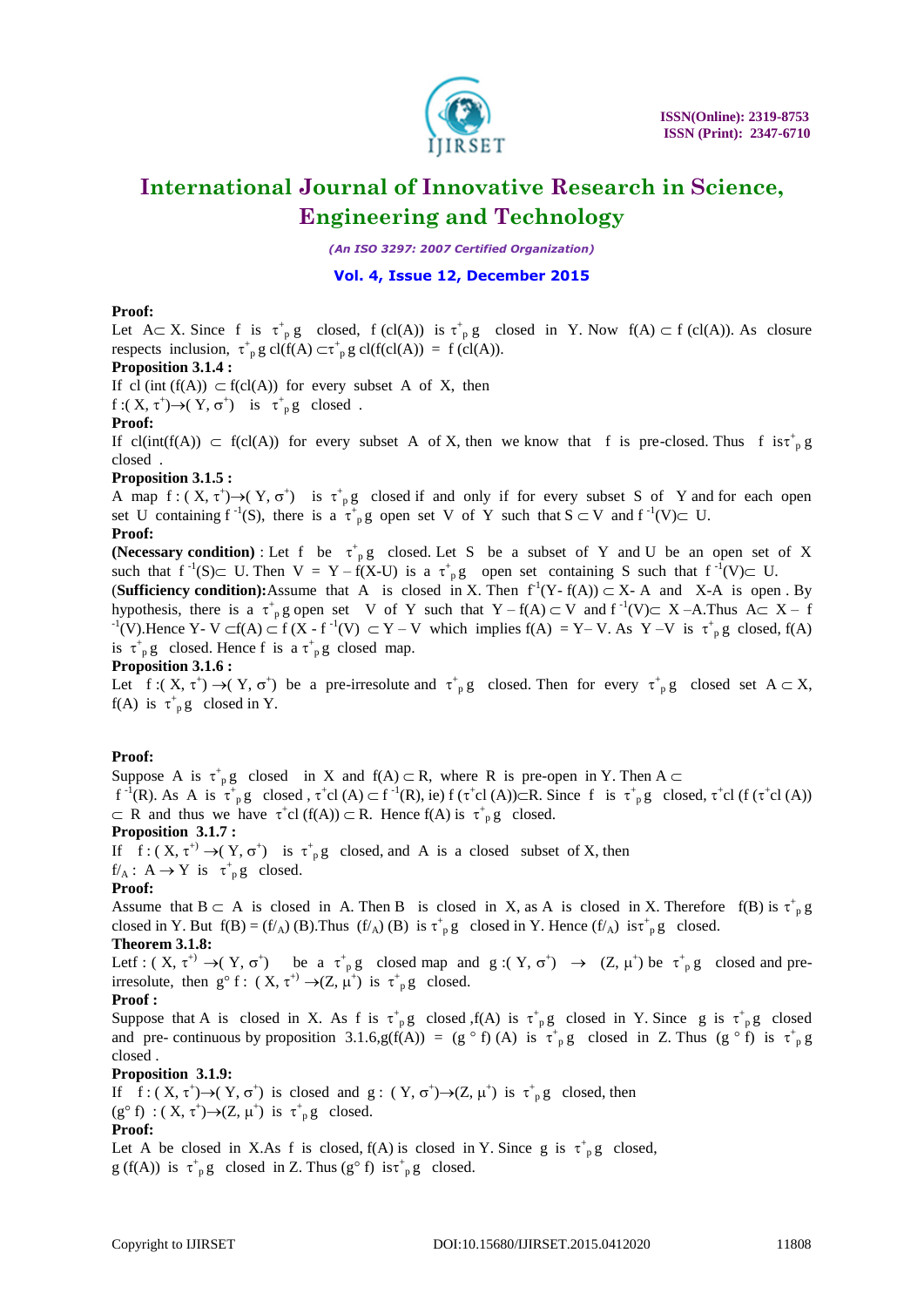

*(An ISO 3297: 2007 Certified Organization)*

# **Vol. 4, Issue 12, December 2015**

### **Theorem 3.1.10:**

Let  $f: (X, \tau^+) \to (Y, \sigma^+)$  and  $g: (Y, \sigma^+) \to (Z, \mu^+)$  be two mappings and let

- $g^{\circ}$  f :  $(X, \tau^+) \rightarrow (Z, \mu^+)$  be a  $\tau^+$ <sub>p</sub>g closed mappings. Then
	- (i) If f is continuous and surjective, then g is  $\tau_{p}^{+}$ g closed
		- (ii) If g is  $\tau^+$ <sub>p</sub>g irresolute and injective, then f is  $\tau^+$ <sub>p</sub>g closed

#### **Proof**:

- (i) Let us assume that A is closed in Y. Since f is continuous, we have  $f^{-1}(A)$  is closed in X. As  $(g^{\circ}f)$  is  $\tau_{p}^{+}g$  closed and f is surjective,  $(g^{\circ}f)$  f<sup>-1</sup>(A) =  $g(f(f^{-1}(A)) = g(A)$  is  $\tau_{p}^{+}g$  closed in Z, which implies that is g is  $\tau^+$  g closed.
- (ii) Assume that B is closed in X.  $\tau^+$  g closedness of (g °f) shows that (g°f) (B) is  $\tau^+$  g closed in Z. g is injective  $g^{-1}((g^{\circ}f)(B)) = f(B)$ . Since g is  $\tau_p^* g$  irresolute,  $f(B)$  is  $\tau_p^* g$ closed in Y, that is f is  $\tau^+$ <sub>p</sub>g closed.

#### **Definition 3.1.11:**

A map  $f: (X, \tau^+) \to (Y, \sigma^+)$  is said to be a  $\tau^{+*}$  g closed map if the image  $f(A)$  of every  $\tau^+$  g closed set A in X is  $\tau^+$ <sub>p</sub>g closed in Y.

**Remark 3.1.12:**

If  $f: (X, \tau^+) \to (Y, \sigma^+)$  is pre-irresolute and  $\tau^+$  g closed, then it is  $\tau^+$  g closed **Lemma 3.1.13:**

A map  $f: (X, \tau^+) \to (Y, \sigma^+)$  is pre-irresolute if and only if  $f (pcl(A)) \subset pcl(f(A))$  for every subset A of X .

# **Proof:**

**Necessity:**Assume  $A \subset X$ . Then  $\text{pcl}(f(A))$  is pre-closed in Y. As f is pre-irresolute,

 $f^{-1}$  (pcl(f(A)) is pre-closed in X.As  $A \subset f^{-1}$  (f(A)  $\subset f^{-1}$  (pcl(f(A)))

 $\text{pcl}(A) \subset f^{-1} \text{ (pcl}(f(A)))$ . Then  $f \text{ (pcl}(A)) \subset \text{pcl } (f(A))$ .

**Sufficiency:**LetB be pre-closed in Y. By hypothesis, f (pcl( $f^{-1}(B)$ ))  $\subset$  (pcl( $f(f^{-1}(B))$ )  $\subset$ pcl( $B$ ) = B.Hence pcl  $(f^{-1}(B)) \subset f^{-1}(B)$ . Thus  $f^1(B)$  is pre-closed.ie f is pre-irresolute.

# $3.2\tau^+$ <sub>p</sub>g - homeomorphisms

In this section we introduce two types of homeomorphisms namely ( $\tau_{p}^{+}g \propto \tau_{p*}^{+}g$  homeomorphisms) and investigate its properties.

#### **Definition 3.2.1:**

A bijection  $f: (X, \tau^+) \to (Y, \sigma^+)$  is called a  $\tau^+$  g homeomorphisms if f is both  $\tau^+$  g continuous and  $\tau^+$  g open. The family of all  $\tau^+$ <sub>p</sub>g homeomorphisms from  $(X, \tau^+)$ onto itself is denoted by  $\tau^{+}_{p}$  g ( X,  $\tau^{+}$ ).

#### **Remark 3.2.2:**

- (i) Every homeomorphism is a  $\tau^+$ <sub>p</sub>g homeomorphisms
- (ii) Every g homeomorphism is a  $\tau^+$ <sub>p</sub>g homeomorphisms

#### **Proposition 3.2.3:**

For any bijection  $f:(X, \tau^+) \rightarrow (Y, \sigma^+)$ , the following statements are equivalent.

- (i) f is a  $\tau^+$ <sub>p</sub>g open map
- (ii) f is a  $\tau^{\hat{+}}_{p}g$  closed map
- (iii)  $f^1$  :  $(X, \tau^{\dagger}) \rightarrow (Y, \sigma^{\dagger})$  is  $\tau^{\dagger}{}_{p}g$  continuous.

#### **Proof :**

(i)  $\Rightarrow$  (ii). Assume that A is closed in (X,  $\tau^+$ ). Then (X-A) is open in X. By (i),  $f(X-A)$  is  $\tau^+$ <sub>p</sub>g open in Y. Therefore,  $Y - (f(X-A)) = f(A)$  is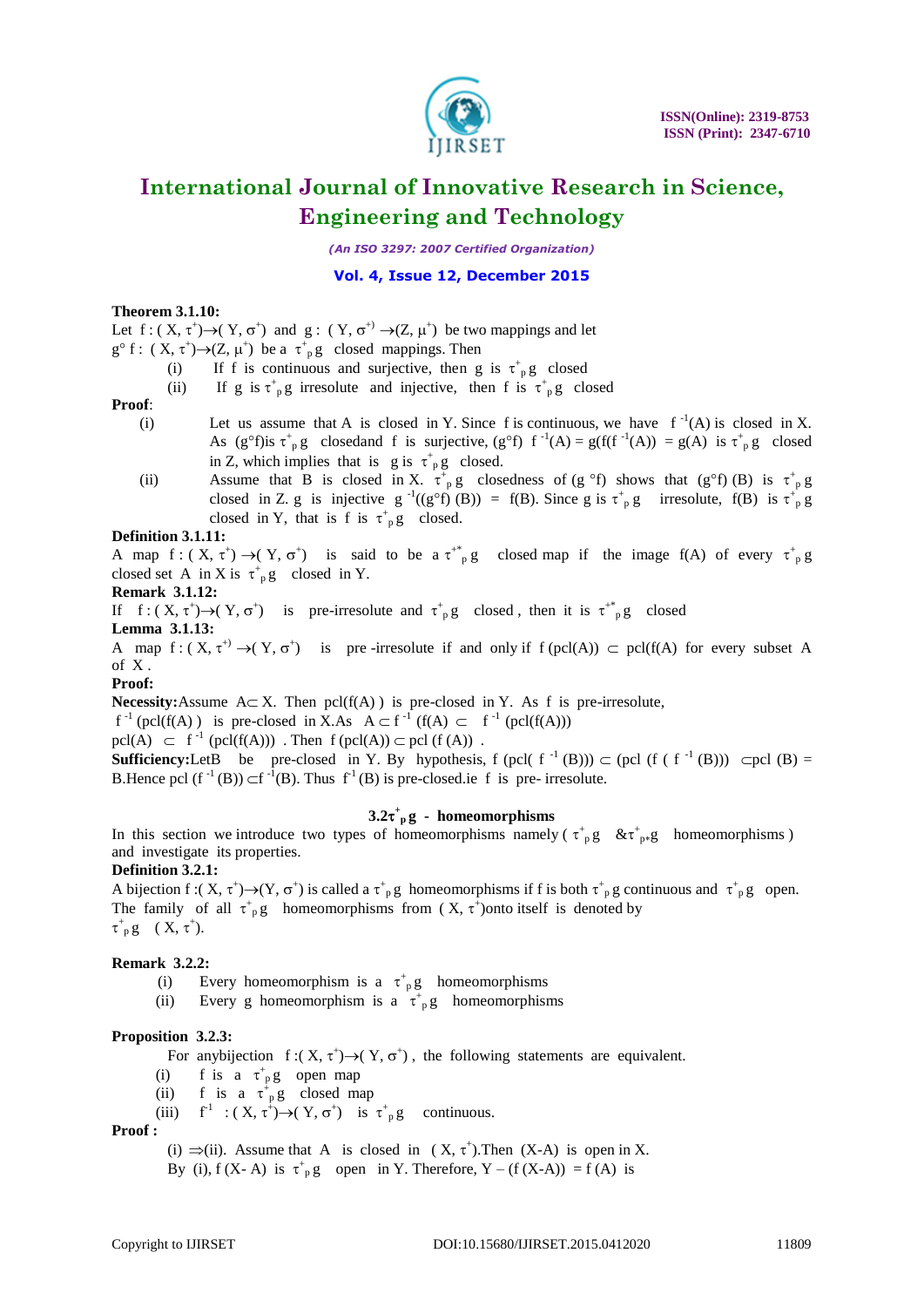

*(An ISO 3297: 2007 Certified Organization)*

# **Vol. 4, Issue 12, December 2015**

 $\tau_{p}^{+}$ g closed in Y.

- (ii)  $\Rightarrow$  (iii) Assume that A is closed in  $(X, \tau^*)$ . As f is  $\tau^+$ <sub>p</sub>g closed map, f(A) is  $\tau^+$ <sub>p</sub>g closed in (  $Y, \sigma^+$ ). Since  $f(A) = (f^{-1})^{-1}(A)$ ,  $f^{-1}$  is  $\tau^+_{p}g$  continuous
- (iii)  $\Rightarrow$  (i) Assume that A is open in  $(X, \tau^+)$ . By hypothesis,  $(f^{-1})^{-1}$  (A) is

 $\tau^+$ <sub>p</sub>g open in Y.Therefore f(A) is  $\tau^+$ <sub>p</sub>g open in Y. Thus (i) holds.

# **Proposition 3.2.4:**

Let  $f: (X, \tau^+) \to (Y, \sigma^+)$  be a bijective,  $\tau^+$ <sub>p</sub> g continuous map, Then the following are equivalent.

(i) f is a  $\tau^+$ <sub>p</sub>g open map

(ii) f is a  $\tau^+$ <sub>p</sub>g homeomorphism

(iii) f is a  $\tau^+$  g closed map

# **Proof:**

The proof is immediate.

**Remark:3.2.5**

The composition of two  $\tau^+$ <sub>p</sub>g homeomorphism is not always a  $\tau^+$ <sub>p</sub>g homeomorphism

# **Definition 3.2.6**

A map  $f: (X, \tau^+) \to (Y, \sigma^+)$  is called  $\tau^*_{p}g$  open if  $f(V)$  is a  $\tau^*_{p}g$  open in  $(Y, \sigma^+)$  for every  $\tau^+$ <sub>p</sub>g open set V of  $(X, \tau^+)$ .

#### **Proposition 3.2.7:**

For any bijectionf:  $(X, \tau^+) \rightarrow (Y, \sigma^+)$ , the following statements are equivalent.

(i) the inverse map  $f^{-1} : (X, \tau^+) \to (Y, \sigma^+)$  is  $\tau^+_{p} g$  irresolute

- (ii) f is a  $\tau^{+*}_{\text{p}}g$  open map
- (iii) f is a  $\tau^{*}$ <sup>n</sup>g closed map

# **Proof:**

(i)  $\Rightarrow$  (ii) Assume that A is  $\tau^+$  g open in  $(X, \tau^+)$  By (i),

 $(f<sup>-1</sup>)<sup>-1</sup>(A) = f(A)$  is  $\tau^+_{p}g$  open in  $(Y, \sigma^+)$ . Thus (ii) holds.

(iii)  $\Rightarrow$ (iii) Assume that A is  $\tau^+$ <sub>p</sub>g closed in (X,  $\tau^+$ ). Then (X-A) is

 $\tau^+$ <sub>p</sub>g open and by (ii),  $f(X-A) = Y - f(A)$  is  $\tau^+$ <sub>p</sub>g open in  $(Y, \sigma^+)$ .

Therefore  $f(A)$  is  $\tau^+_{p}g$  closed in  $(Y, \sigma^+)$ . Thus f is  $\tau^+_{p}g$  closed map

(iii)  $\Rightarrow$  (i), Assume that A is  $\tau^+$  g closed in  $(X, \tau^+)$ . Now by (iii), f(A) is  $\tau^+$  g closed in  $(Y, \sigma^+)$ but  $f(A) = (f^{-1})^{-1}V$ . Thus (i) holds.

# **Definition 3.2.8:**

A bijection  $f: (X, \tau^+) \to (Y, \sigma^+)$  is called a  $\tau^*_{p}g$  homeomorphism if f is  $\tau^*_{p}g$  irresolute and f its inverse  $f^{-1}$  is also  $\tau^+$ <sub>p</sub>g irresolute.

# **Remark 3.2.9:**

The spaces  $(X, \tau^+) \rightarrow (Y, \sigma^+)$  are  $\tau^*_{p}g$  homeomorphism if there exists a  $\tau^*_{p}g$  homeomorphism from  $(X, \tau^+)$ onto  $(Y, \sigma^+)$ 

The family of all  $\tau^*_{p}$ g homeomorphism from  $(X,\tau^+)$ onto itself is denoted by  $\tau^*_{p}$ g h $(X,\tau^+)$ .

#### **Proposition 3.2.10:**

For any space  $(X, \tau^+)$ ,  $\tau^+$  g h  $(X, \tau^+)$   $\subset \tau^+$   $_{p}^{*}$  g h  $(X, \tau^+)$ 

#### **Proof:**

The proof follows from the fact that every  $\tau^+$  g irresolute function is  $\tau^+$  g continuous and every  $\tau^+$ <sub>p</sub>g open map is  $\tau^+$ <sup>\*</sup><sub>p</sub>g open.

# **Proposition 3.2.11:**

The set  $\tau^{+*}_{p}$ g h (X,  $\tau^{+}$ ) forms a group.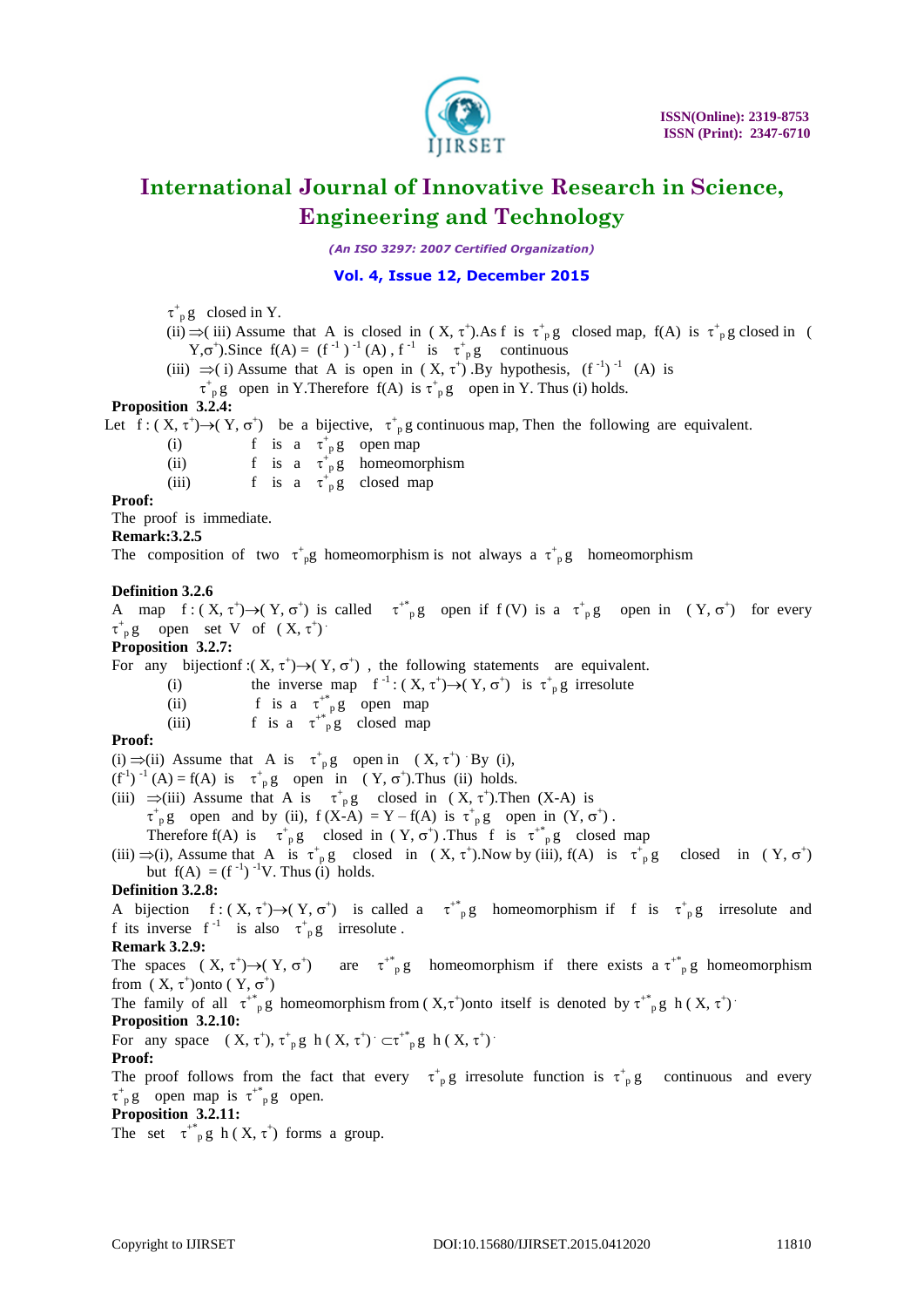

*(An ISO 3297: 2007 Certified Organization)*

# **Vol. 4, Issue 12, December 2015**

# **Proof:**

Now let us define  $\mu : \tau^*_{p}g$  h  $(X, \tau^*)X \tau^*_{p}g$  h  $(X, \tau^*)\rightarrow \tau^*_{p}g$  h  $(X, \tau^*)$ By  $\mu$  (f, g) = g<sup>o</sup> f for every f, g  $\in \tau^{*}$ <sub>p</sub>g h (X,  $\tau^{+}$ ). The composition of functions is associative. The identity mapping

I:  $(X, \tau^+) \to (X, \tau^+)$  which belongs to  $\tau^*$  p h  $(X, \tau^+)$  is the identity element

 $f \in \tau^{*}$  p h  $(X, \tau^{+})$ ,  $f \circ f^{-1} = f^{-1} \circ f = I$ . Thus inverse exists for each element of

 $\tau^*$ <sub>p</sub> g h (X,  $\tau^*$ ). Hence  $\tau^*$ <sub>p</sub>g h (X,  $\tau^*$ ) is a group under the operation of composition of map. **Definition 3.2.12:**

A topological space  $(X, \tau^+)$  is called as  $\tau^+{}_{p}g$  space if every subset of X is  $\tau^+{}_{p}g$  closed. **Proposition 3.2.13:**

If  $(X, \tau^+)$  is a  $\tau^+$ <sub>p</sub>g space, then h  $(X, \tau^+)$  is a subgroup of  $\tau^*$ <sub>p</sub>g h  $(X, \tau^+)$ . **Proof :**

Since  $(X, \tau^+)$  is a  $\tau^+{}_{p}g$  space, any function  $f: (X, \tau^+) \to (X, \tau^+)$  is  $\tau^+{}_{p}g$  irresolute and  $\tau^+{}_{p}g$  open. Thus then  $h(X, \tau^+)$  is a subset of  $\tau^*_{p} g h(X, \tau^+)$ . Hence  $h(X, \tau^+)$  is a subgroup of  $\tau^*_{p} g h(X, \tau^+)$ Since  $h(X, \tau^+)$  is a group with the binary operation  $\mu$  of  $\tau^*_{p}$ g  $h(X, \tau^+)$ .

# **Theorem 3.2.14:**

If  $f: (X, \tau^+) \to (Y, \sigma^+)$  is a  $\tau^*_{p}g$  homeomorphism, then it indices an isomorphism from the group  $\tau^{*}_{p}$  g h (X,  $\tau^{+}$ ) onto  $\tau^{*}_{p}$  g h (Y,  $\sigma^{+}$ ) where  $\tau^{*}_{p}$  g h (X,  $\tau^{+}$ ) denotes the group of all  $\tau^{*}_{p}$  g homeomorphism from  $(X, \tau^+)$  onto itself.

# **Proof :**

Assume that  $f: (X, \tau^+) \to (Y, \sigma^+)$  is a  $\tau^*_{p}g$  homeomorphism Now define  $f^*: \tau^{*}$ pg h  $(X, \tau^+)$   $\rightarrow \tau^{*}$ pg h  $(Y, \sigma^+)$  by  $f^*(h) = f \circ h \circ f^{-1}$  for every  $h \in \tau^{*}$ pgh  $(X, \tau^+)$ .  $f^*$  is a bijection,

since composition of bijections is a bijection.

Now  $f^*(h_1^{\circ} h_2) = f^{\circ}(h_1^{\circ} h_2)^{\circ} f^{-1} = (f^{\circ} h_1^{\circ} f^{-1})^{\circ} (f^{\circ} h_2^{\circ} f^{-1}) = f^*(h_1)^{\circ} f^*(h_2)$ .

Thus f<sup>\*</sup> is an isomorphism induced by f.

# **Proposition 3.2.15:**

If a f:  $(X, \tau^+) \to (Y, \sigma^+)$  is  $\tau^{+*}$  g irresolute, then for every subset A of X,

 $f(\tau_p^* g \text{ cl}(A)) \subset p^+ \text{ cl}(f(A)).$ 

# **Proof :**

For each  $A \subset X$ ,  $p^+ cl(f(A))$  is  $\tau^+_{p} g$  closed in Y. By hypothesis,  $f^{-1}(p^+ cl(f(A))$  is  $\tau^+_{p} g$  closed in X. Since  $A \subset f^{-1}(f(A)) \subset f^{-1}(p^+ cl (f(A))$  and by the definition of  $\tau^+$ <sub>p</sub> g closure,  $\tau^+$ <sub>p</sub> g cl(A)  $\subset f^{-1}(p^+$ cl(f(A)).Thus f  $(\tau^+_{p}g \text{cl}(A)) \subset_p^+ \text{cl}$  (f(A)).

# **Proposition 3.2.16:**

If a function  $f: (X, \tau^+) \to (Y, \sigma^+)$  is  $\tau^{+*}{}_{p}g$  irresolute, then for all  $B \in Y$ ,  $\tau^+$ <sub>p</sub> g cl (f<sup>-1</sup>(B))  $\subset$  f<sup>-1</sup>(p<sup>+</sup> cl (B)). **Proof:**

 $p^+$ cl (B) is  $\tau^+$ <sub>p</sub>g closed in Y and by hypothesis,  $f^1(p^+$ cl (B)) is  $\tau^+$ <sub>p</sub>g closed in X.As  $f^{-1}(B) \subset f^{-1}$  $(p^+ cl (B)), \tau^+_{p} g \text{ cl } (f^{-1}(B)) \subset f^{-1}(p^+ cl (B)).$ 

# **Theorem 3.2.17:**

 $\tau^{*}$ <sup>\*</sup><sub>p</sub>g homeomorphism is an equivalence relation **Proof:**

Reflexivity & symmetry are obvious. The composition of  $\tau^+$  g irresolute maps is  $\tau^+$  g irresolute proves transitivity.

### **IV.CONCLUSION**

Thus a new set is defined which is can be added to the array of existing sets. The properties and applications of these new sets are deduced which forms a platform for further research.